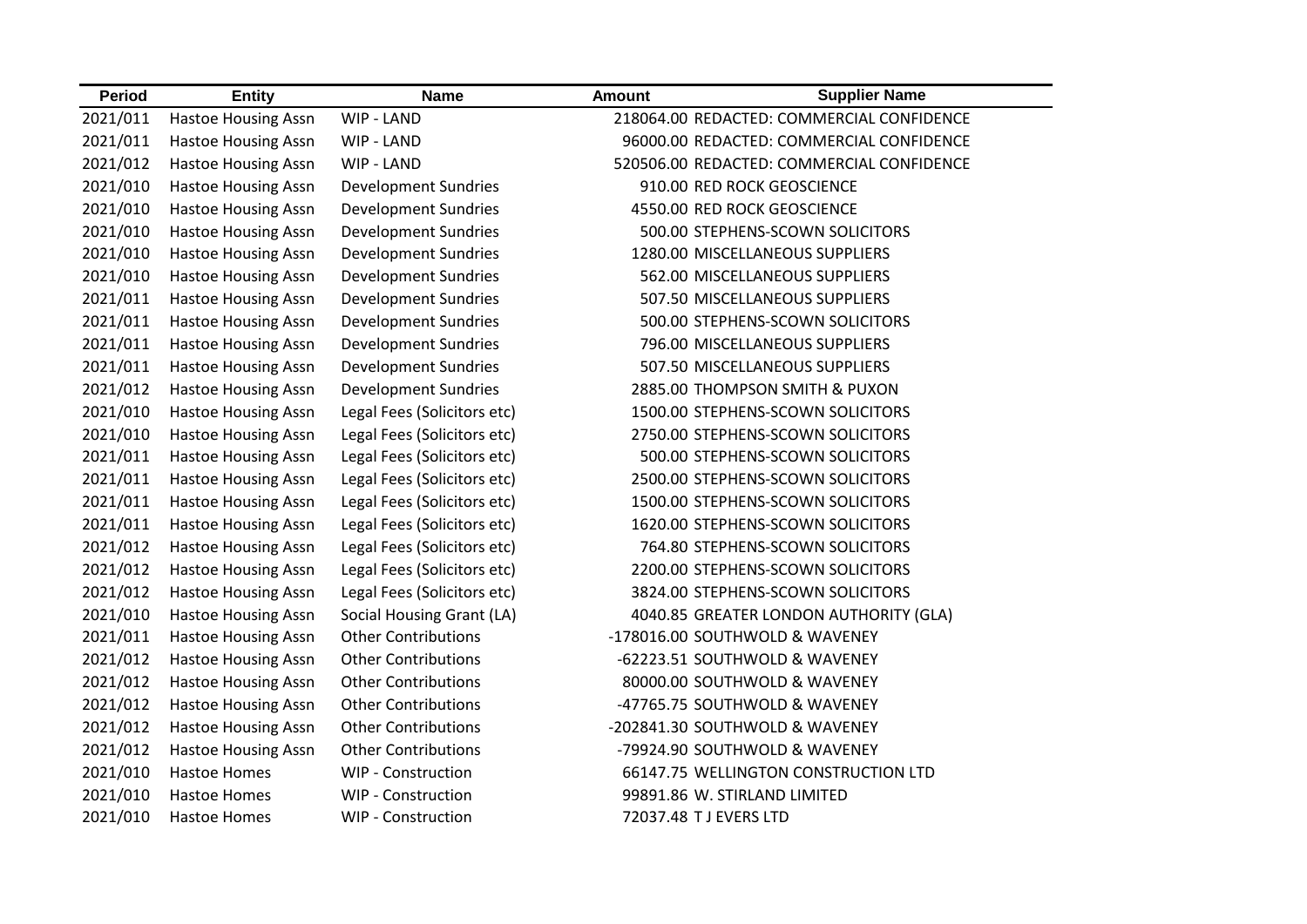2021/010 Hastoe Homes WIP - Construction 89467.55 C G FRY & SON LTD 2021/010 Hastoe Homes WIP - Construction 106215.00 WESTRIDGE CONSTRUCTION LTD 2021/010 Hastoe Homes WIP - Construction 10311.69 ROSE BUILDERS LTD 2021/010 Hastoe Homes WIP - Construction 913.79 ROSE BUILDERS LTD 2021/010 Hastoe Homes WIP - Construction 6972.82 MARFLEET AND BLYTH LTD 2021/010 Hastoe Homes WIP - Construction 39344.50 WELLINGTON CONSTRUCTION LTD 2021/011 Hastoe Homes WIP - Construction 148978.48 W. STIRLAND LIMITED 2021/011 Hastoe Homes WIP - Construction 82209.46 T J EVERS LTD 2021/011 Hastoe Homes WIP - Construction 126041.84 GRANVILLE DEVELOPMENTS 2021/011 Hastoe Homes WIP - Construction 116760.82 C G FRY & SON LTD 2021/011 Hastoe Homes WIP - Construction 42714.38 3MS CONTRUCTION LTD 2021/011 Hastoe Homes WIP - Construction 160341.00 WESTRIDGE CONSTRUCTION LTD 2021/011 Hastoe Homes WIP - Construction 88534.20 WELLINGTON CONSTRUCTION LTD 2021/012 Hastoe Homes WIP - Construction 327096.00 STEPHENS-SCOWN SOLICITORS 2021/012 Hastoe Homes WIP - Construction 93230.60 WELLINGTON CONSTRUCTION LTD 2021/012 Hastoe Homes WIP - Construction 150033.51 W. STIRLAND LIMITED 2021/012 Hastoe Homes WIP - Construction 115953.29 C G FRY & SON LTD 2021/012 Hastoe Homes WIP - Construction 43945.41 GRANVILLE DEVELOPMENTS 2021/012 Hastoe Homes WIP - Construction 37961.53 MARFLEET AND BLYTH LTD 2021/012 Hastoe Homes WIP - Construction 48189.57 ROSE HOMES (EA) LIMITED 2021/012 Hastoe Homes WIP - Construction 234837.00 WESTRIDGE CONSTRUCTION LTD 2021/012 Hastoe Homes WIP - Construction 45545.11 NPS PROPERTY CONSULTANTS LTD 2021/012 Hastoe Homes WIP - Construction 5807.99 MARFLEET AND BLYTH LTD 2021/010 Hastoe Homes Architect's Fees 2000.00 MH ARCHITECTS 2021/011 Hastoe Homes Architect's Fees 900.00 INGLETON WOOD 2021/012 Hastoe Homes Architect's Fees 600.00 Mitchell Architects Limited 2021/010 Hastoe Homes Employers Agent 5250.00 WELLING PARTNERSHIP LLP 2021/010 Hastoe Homes Employers Agent 1050.00 MCCREITH CONSTRUCTION CONSULTANCY 2021/010 Hastoe Homes Employers Agent 642.86 POTTER RAPER PARTNERSHIP 2021/010 Hastoe Homes Employers Agent 1450.00 MCCREITH CONSTRUCTION CONSULTANCY 2021/010 Hastoe Homes Employers Agent 700.00 POTTER RAPER PARTNERSHIP 2021/010 Hastoe Homes Employers Agent 3300.00 POTTER RAPER PARTNERSHIP 2021/010 Hastoe Homes Employers Agent 714.22 TAYLOR LEWIS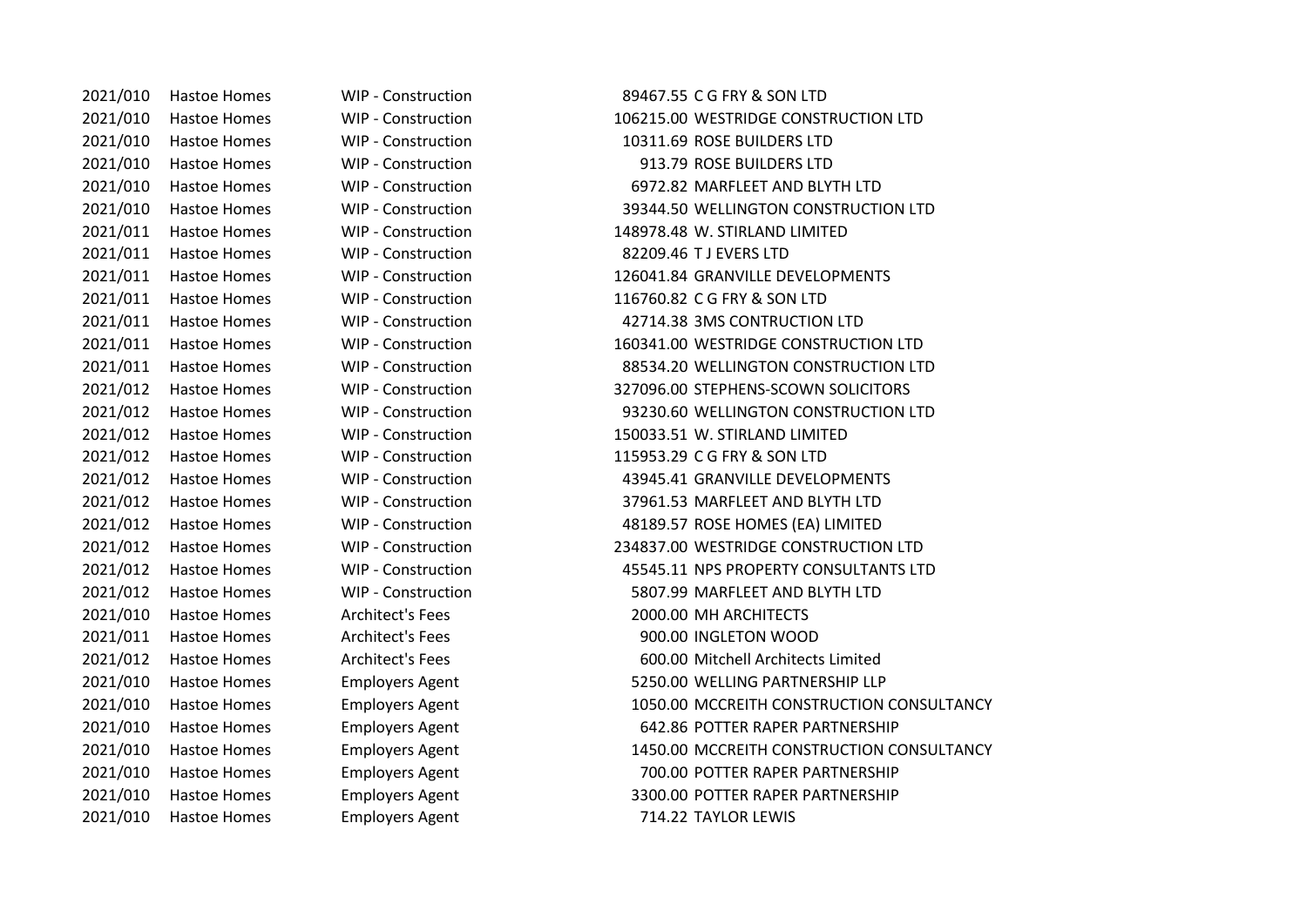2021/011 Hastoe Homes Employers Agent 1340.00 AECOM LIMITED 2021/012 Hastoe Homes Employers Agent 3250.00 TAYLOR LEWIS 2021/012 Hastoe Homes Employers Agent 1340.00 AECOM LIMITED 2021/012 Hastoe Homes Clerk of Works 6250.00 AECOM LIMITED 2021/010 Hastoe Homes Planning Supervisor 2000.00 AECOM LIMITED 2021/010 Hastoe Homes Land Survey 525.00 SJ GEOMATICS 2021/011 Hastoe Homes Ecological Survey 1280.00 DENNY ECOLOGY

2021/010 Hastoe Homes Employers Agent 3200.00 POTTER RAPER PARTNERSHIP 2021/011 Hastoe Homes Employers Agent 2000.00 RANDALL & SIMMONDS LLP 2021/011 Hastoe Homes Employers Agent 700.00 POTTER RAPER PARTNERSHIP 2021/011 Hastoe Homes Employers Agent 900.00 MCCREITH CONSTRUCTION CONSULTANCY 2021/011 Hastoe Homes Employers Agent 1000.00 PETER ROBB ASSOCIATES 2021/011 Hastoe Homes Employers Agent 1350.00 MCCREITH CONSTRUCTION CONSULTANCY 2021/011 Hastoe Homes Employers Agent 642.85 POTTER RAPER PARTNERSHIP 2021/012 Hastoe Homes Employers Agent 1350.00 MCCREITH CONSTRUCTION CONSULTANCY 2021/012 Hastoe Homes Employers Agent 4540.00 PETER ROBB ASSOCIATES 2021/012 Hastoe Homes Employers Agent 700.00 POTTER RAPER PARTNERSHIP 2021/012 Hastoe Homes Employers Agent 2250.00 POTTER RAPER PARTNERSHIP 2021/012 Hastoe Homes Employers Agent 900.00 MCCREITH CONSTRUCTION CONSULTANCY 2021/012 Hastoe Homes Employers Agent 3425.00 MCCREITH CONSTRUCTION CONSULTANCY 2021/012 Hastoe Homes Employers Agent 900.00 MCCREITH CONSTRUCTION CONSULTANCY 2021/012 Hastoe Homes Employers Agent 1375.00 POTTER RAPER PARTNERSHIP 2021/012 Hastoe Homes Employers Agent 1350.00 MCCREITH CONSTRUCTION CONSULTANCY 2021/012 Hastoe Homes Employers Agent 642.86 POTTER RAPER PARTNERSHIP 2021/012 Hastoe Homes Clerk of Works 1000.00 RANDALL & SIMMONDS LLP 2021/012 Hastoe Homes Planning Supervisor 840.91 POTTER RAPER PARTNERSHIP 2021/012 Hastoe Homes Planning Supervisor 1250.00 POTTER RAPER PARTNERSHIP 2021/010 Hastoe Homes Valuer 2500.00 CARTER JONAS LLP 2021/010 Hastoe Homes Valuer 650.00 POTTER RAPER PARTNERSHIP 2021/012 Hastoe Homes Valuer 550.00 RESIDENTIALLY LIMITED 2021/012 Hastoe Homes Valuer 600.00 RESIDENTIALLY LIMITED 2021/011 Hastoe Homes Soils Survey 725.00 GEOSPHERE ENVIRONMENTAL LTD 2021/012 Hastoe Homes Ecological Survey 550.00 PRACTICAL ECOLOGY